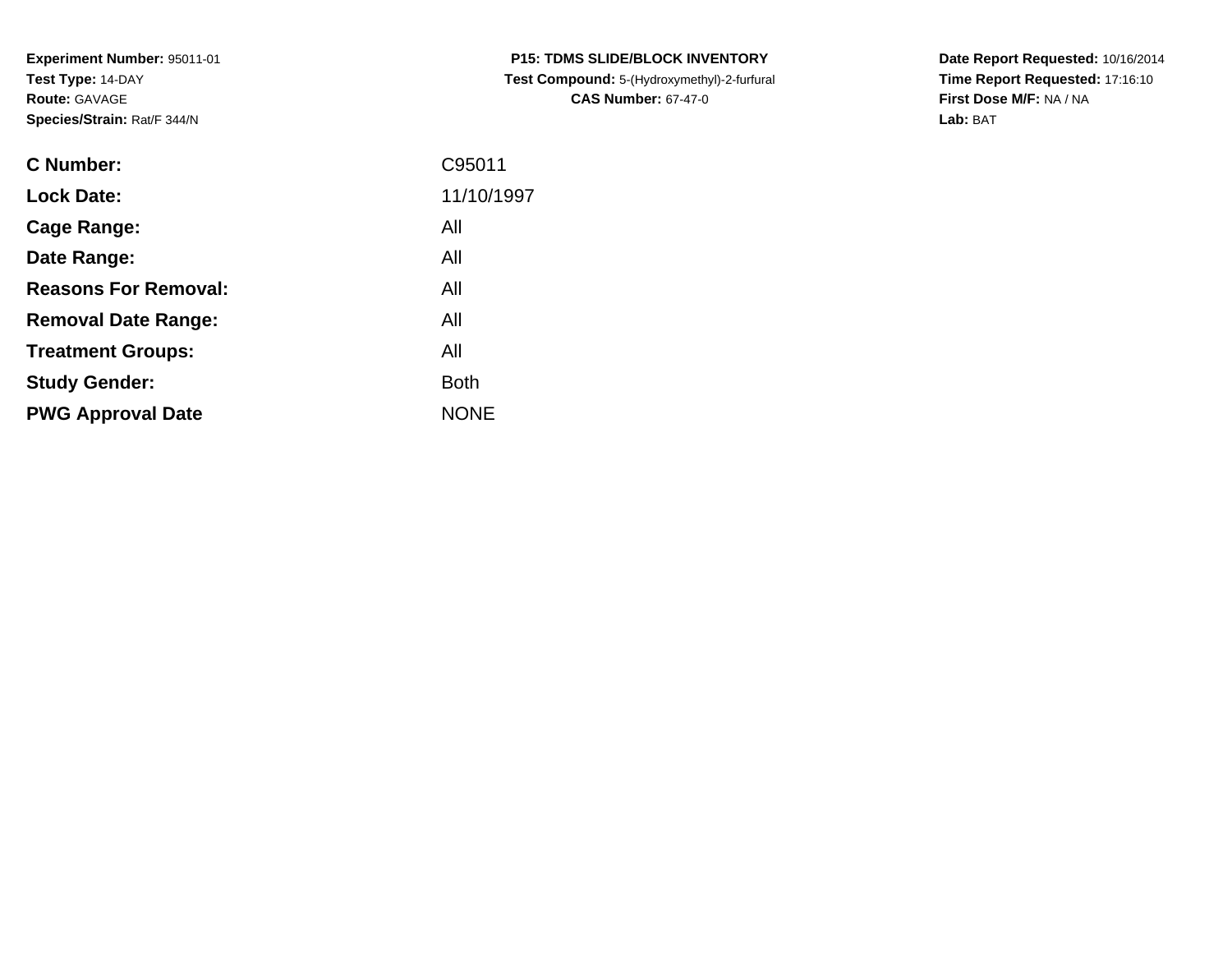**Test Type:** 14-DAY

**Route:** GAVAGE

**Species/Strain:** Rat/F 344/N

# **P15: TDMS SLIDE/BLOCK INVENTORY**

**Test Compound:** 5-(Hydroxymethyl)-2-furfural

**CAS Number:** 67-47-0

**Date Report Requested:** 10/16/2014**Time Report Requested:** 17:16:10**First Dose M/F:** NA / NA**Lab:** BAT

| <b>SPECIES: Rat</b>         |                                 |                        | <b>STRAIN:</b> F 344/N   |                          |                             | <b>SEX: MALE</b> | <b>DOSE LEVEL: 0 MG/KG</b> |
|-----------------------------|---------------------------------|------------------------|--------------------------|--------------------------|-----------------------------|------------------|----------------------------|
| <b>CID</b><br><b>NUMBER</b> | <b>INDIVIDUAL</b><br>ANIMAL NO. | <b>HISTO</b><br>NUMBER | NMBR OF<br><b>SLIDES</b> | NMBR OF<br><b>BLOCKS</b> | <b>WET</b><br><b>TISSUE</b> |                  |                            |
|                             | 00001                           | 9702651                | .                        |                          | Y N                         |                  |                            |
| 2                           | 00002                           | 9602652                | .                        |                          | Y N                         |                  |                            |
| 3                           | 00003                           | 9602653                | .                        |                          | Y N                         |                  |                            |
| 4                           | 00004                           | 9702654                | .                        |                          | Y N                         |                  |                            |
| 5                           | 00005                           | 9702655                | .                        |                          | $\overline{N}$              |                  |                            |

 IN MY OPINION THIS MATERIAL IS OF SUFFICIENT QUALITY TO BE RETAINED IN THECARCINOGENESIS REPOSITORY UNLESS THE MATERIAL IS MARKED WITH AN ASTERISK

REVIEWED BY REPOSITORY SUPERVISOR

<sup>00005</sup> <sup>9702655</sup> ................ ................ Y N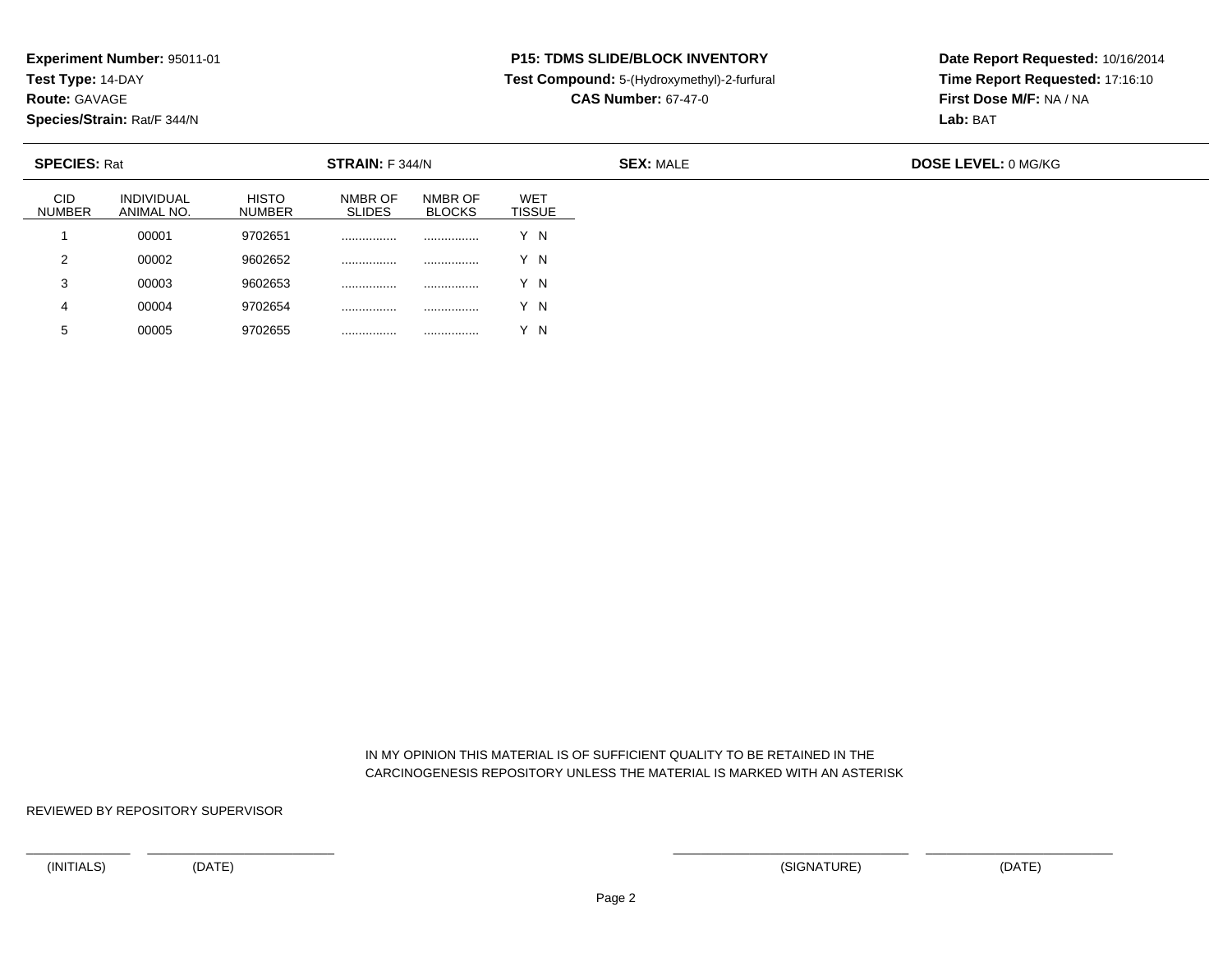**Test Type:** 14-DAY

**Route:** GAVAGE

10

**Species/Strain:** Rat/F 344/N

## **P15: TDMS SLIDE/BLOCK INVENTORY**

**Test Compound:** 5-(Hydroxymethyl)-2-furfural

**CAS Number:** 67-47-0

**Date Report Requested:** 10/16/2014**Time Report Requested:** 17:16:10**First Dose M/F:** NA / NA**Lab:** BAT

| <b>SPECIES: Rat</b>         |                                 |                               | STRAIN: F 344/N          |                          |                             |  |  |
|-----------------------------|---------------------------------|-------------------------------|--------------------------|--------------------------|-----------------------------|--|--|
| <b>CID</b><br><b>NUMBER</b> | <b>INDIVIDUAL</b><br>ANIMAL NO. | <b>HISTO</b><br><b>NUMBER</b> | NMBR OF<br><b>SLIDES</b> | NMBR OF<br><b>BLOCKS</b> | <b>WET</b><br><b>TISSUE</b> |  |  |
| 6                           | 00006                           | 9702656                       | .                        | .                        | v<br>΄Ν                     |  |  |
|                             | 00007                           | 9702657                       | .                        |                          | ΄Ν                          |  |  |
| 8                           | 00008                           | 9702658                       | .                        | .                        | ΄N                          |  |  |
| 9                           | 00009                           | 9702659                       | .                        | .                        | ΄ Ν                         |  |  |

 IN MY OPINION THIS MATERIAL IS OF SUFFICIENT QUALITY TO BE RETAINED IN THECARCINOGENESIS REPOSITORY UNLESS THE MATERIAL IS MARKED WITH AN ASTERISK

REVIEWED BY REPOSITORY SUPERVISOR

<sup>00010</sup> <sup>9702660</sup> ................ ................ Y N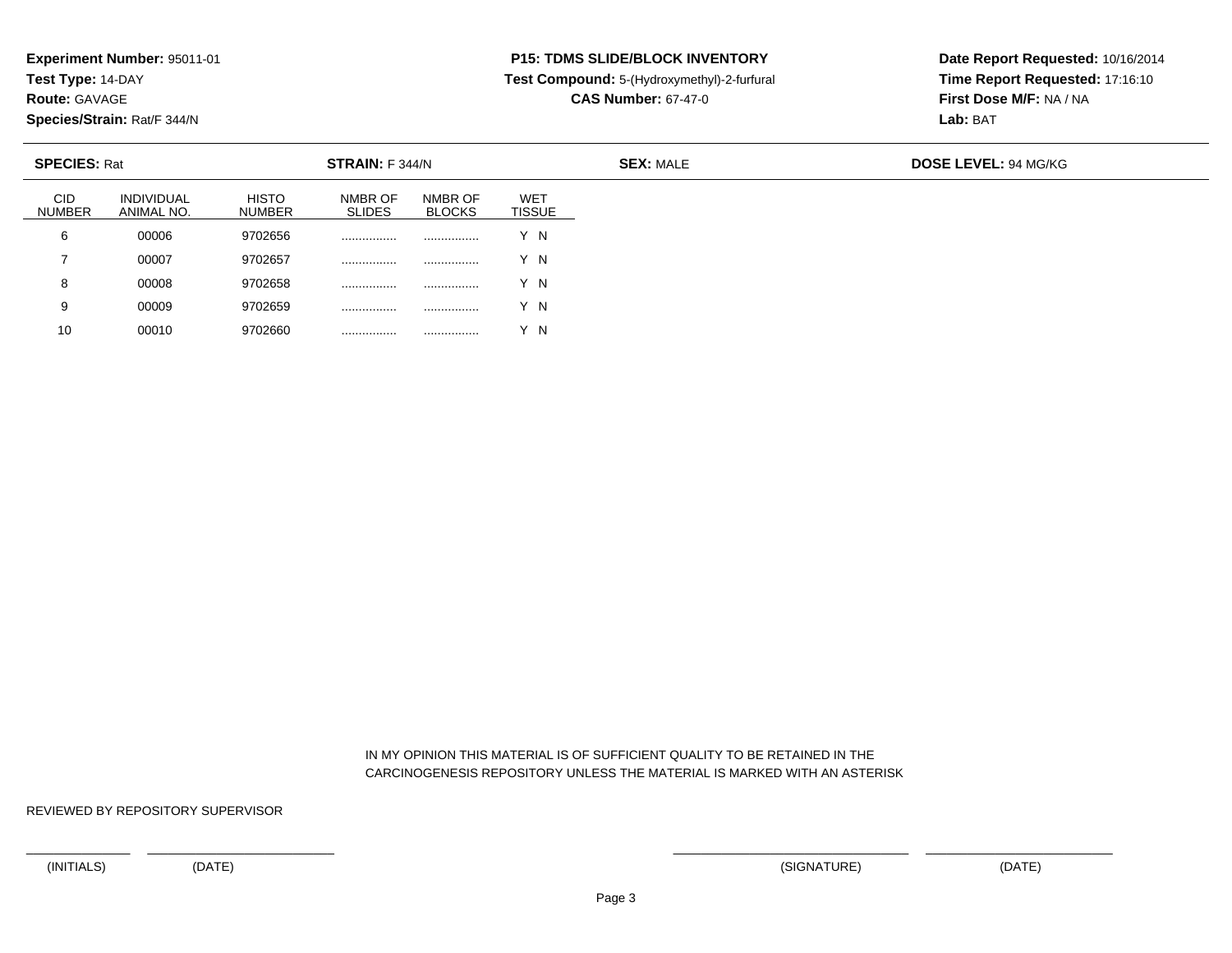**Test Type:** 14-DAY

**Route:** GAVAGE

15

**Species/Strain:** Rat/F 344/N

#### **P15: TDMS SLIDE/BLOCK INVENTORY**

**Test Compound:** 5-(Hydroxymethyl)-2-furfural

**CAS Number:** 67-47-0

**Date Report Requested:** 10/16/2014**Time Report Requested:** 17:16:10**First Dose M/F:** NA / NA**Lab:** BAT

| <b>SPECIES: Rat</b>         |                                 |                               | STRAIN: F 344/N          |                          |                             | <b>SEX: MALE</b> | <b>DOSE LEVEL: 188</b> | MG/KG |
|-----------------------------|---------------------------------|-------------------------------|--------------------------|--------------------------|-----------------------------|------------------|------------------------|-------|
| <b>CID</b><br><b>NUMBER</b> | <b>INDIVIDUAL</b><br>ANIMAL NO. | <b>HISTO</b><br><b>NUMBER</b> | NMBR OF<br><b>SLIDES</b> | NMBR OF<br><b>BLOCKS</b> | <b>WET</b><br><b>TISSUE</b> |                  |                        |       |
| $1^{\circ}$                 | 00011                           | 9702661                       |                          |                          | Y N                         |                  |                        |       |
| 12                          | 00012                           | 9702662                       |                          |                          | Y N                         |                  |                        |       |
| 13                          | 00013                           | 9702663                       |                          | .                        | Y N                         |                  |                        |       |
| 14                          | 00014                           | 9702664                       | .                        | .                        | Y N                         |                  |                        |       |

 IN MY OPINION THIS MATERIAL IS OF SUFFICIENT QUALITY TO BE RETAINED IN THECARCINOGENESIS REPOSITORY UNLESS THE MATERIAL IS MARKED WITH AN ASTERISK

REVIEWED BY REPOSITORY SUPERVISOR

<sup>00015</sup> <sup>9702665</sup> ................ ................ Y N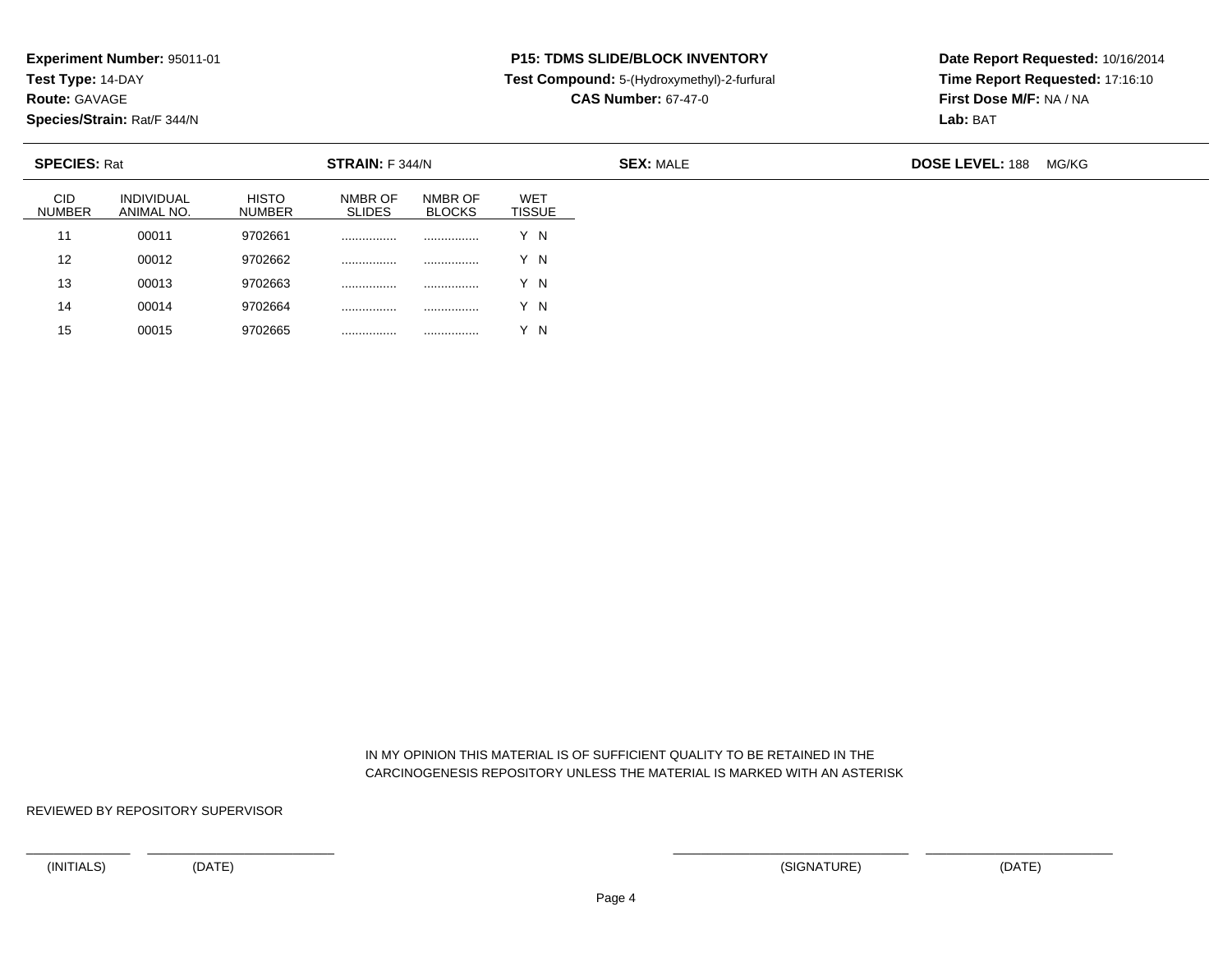**Test Type:** 14-DAY

**Route:** GAVAGE

20

**Species/Strain:** Rat/F 344/N

### **P15: TDMS SLIDE/BLOCK INVENTORY**

**Test Compound:** 5-(Hydroxymethyl)-2-furfural

**CAS Number:** 67-47-0

**Date Report Requested:** 10/16/2014**Time Report Requested:** 17:16:10**First Dose M/F:** NA / NA**Lab:** BAT

| <b>SPECIES: Rat</b>         |                                 | STRAIN: F 344/N               |                          | <b>SEX: MALE</b>         |                             |  | <b>DOSE LEVEL: 375</b> | MG/KG |
|-----------------------------|---------------------------------|-------------------------------|--------------------------|--------------------------|-----------------------------|--|------------------------|-------|
| <b>CID</b><br><b>NUMBER</b> | <b>INDIVIDUAL</b><br>ANIMAL NO. | <b>HISTO</b><br><b>NUMBER</b> | NMBR OF<br><b>SLIDES</b> | NMBR OF<br><b>BLOCKS</b> | <b>WET</b><br><b>TISSUE</b> |  |                        |       |
| 16                          | 00016                           | 9702666                       |                          | .                        | Y N                         |  |                        |       |
| 17                          | 00017                           | 9702667                       |                          |                          | Y N                         |  |                        |       |
| 18                          | 00018                           | 9702668                       |                          |                          | Y N                         |  |                        |       |
| 19                          | 00019                           | 9702669                       | .                        | .                        | Y N                         |  |                        |       |

 IN MY OPINION THIS MATERIAL IS OF SUFFICIENT QUALITY TO BE RETAINED IN THECARCINOGENESIS REPOSITORY UNLESS THE MATERIAL IS MARKED WITH AN ASTERISK

REVIEWED BY REPOSITORY SUPERVISOR

<sup>00020</sup> <sup>9702670</sup> ................ ................ Y N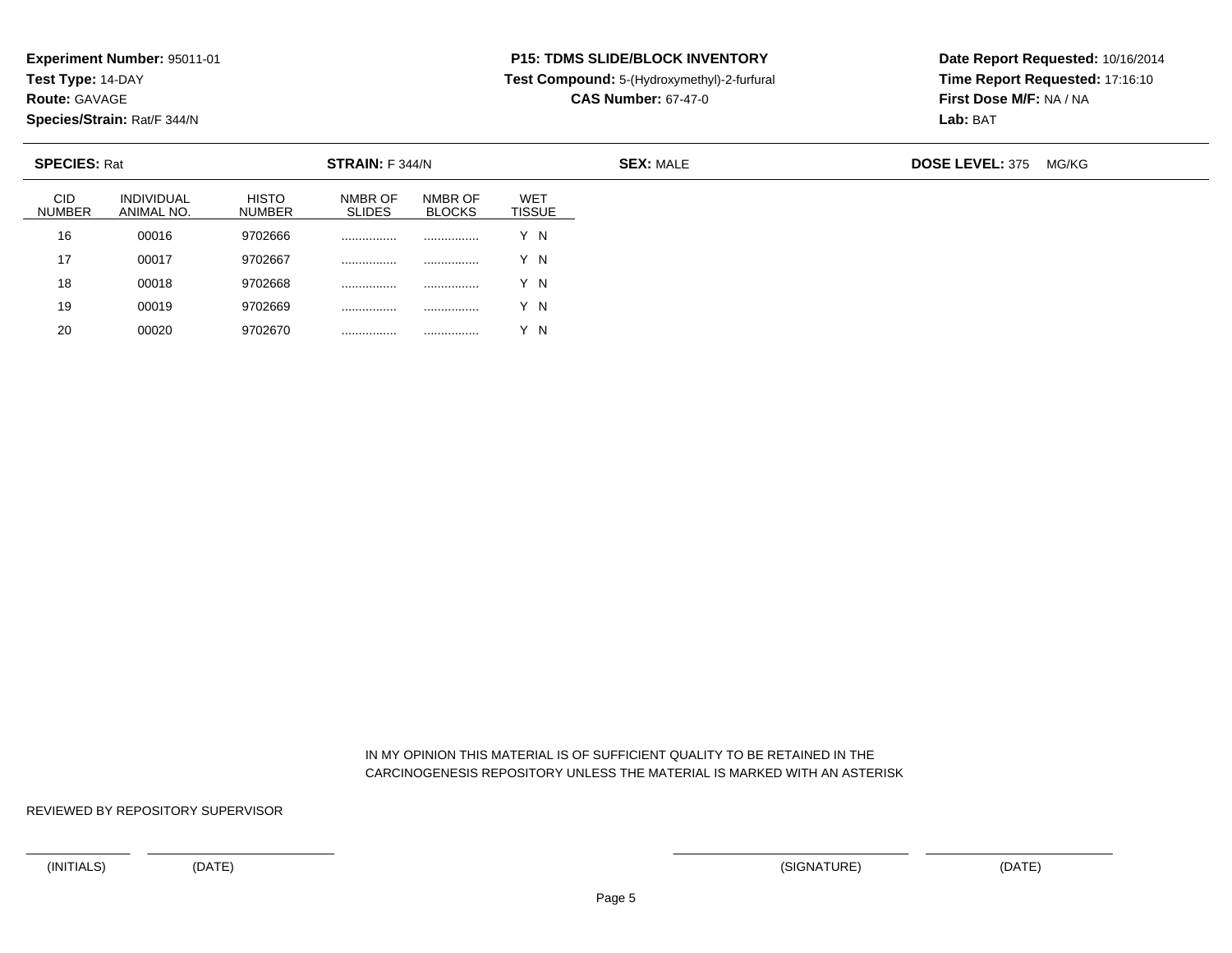**Test Type:** 14-DAY

**Route:** GAVAGE

25

**Species/Strain:** Rat/F 344/N

## **P15: TDMS SLIDE/BLOCK INVENTORY**

**Test Compound:** 5-(Hydroxymethyl)-2-furfural

**CAS Number:** 67-47-0

**Date Report Requested:** 10/16/2014**Time Report Requested:** 17:16:10**First Dose M/F:** NA / NA**Lab:** BAT

| <b>SPECIES: Rat</b>         |                                 |                               | STRAIN: F 344/N          |                          |                             | <b>SEX: MALE</b> | <b>DOSE LEVEL: 750</b><br>MG/KG |
|-----------------------------|---------------------------------|-------------------------------|--------------------------|--------------------------|-----------------------------|------------------|---------------------------------|
| <b>CID</b><br><b>NUMBER</b> | <b>INDIVIDUAL</b><br>ANIMAL NO. | <b>HISTO</b><br><b>NUMBER</b> | NMBR OF<br><b>SLIDES</b> | NMBR OF<br><b>BLOCKS</b> | <b>WET</b><br><b>TISSUE</b> |                  |                                 |
| 21                          | 00021                           | 9702671                       |                          |                          | Y N                         |                  |                                 |
| 22                          | 00022                           | 9702672                       |                          |                          | Y N                         |                  |                                 |
| 23                          | 00023                           | 9702673                       |                          | .                        | Y N                         |                  |                                 |
| 24                          | 00024                           | 9702674                       | .                        | .                        | Y N                         |                  |                                 |

 IN MY OPINION THIS MATERIAL IS OF SUFFICIENT QUALITY TO BE RETAINED IN THECARCINOGENESIS REPOSITORY UNLESS THE MATERIAL IS MARKED WITH AN ASTERISK

REVIEWED BY REPOSITORY SUPERVISOR

<sup>00025</sup> <sup>9702675</sup> ................ ................ Y N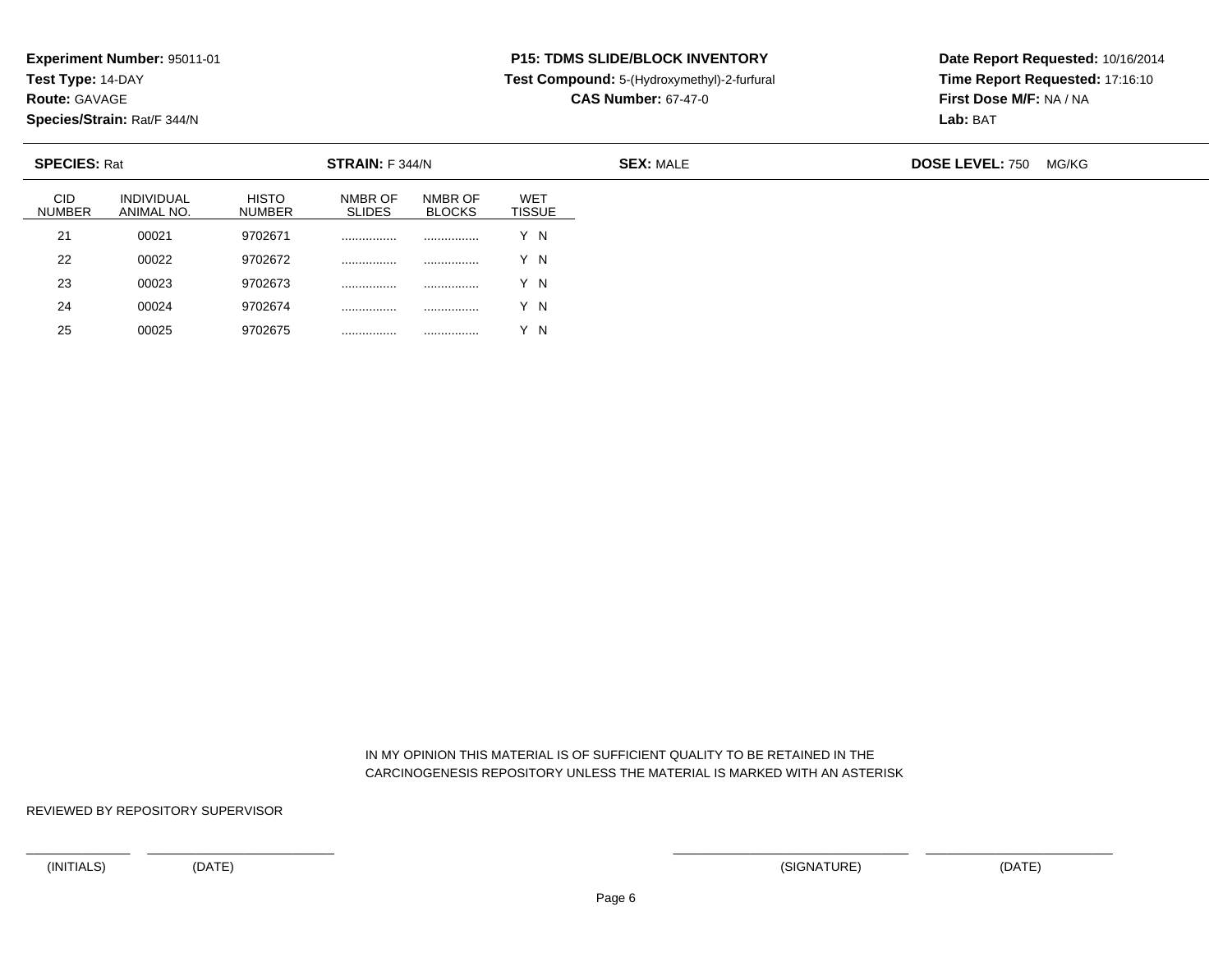**Test Type:** 14-DAY

**Route:** GAVAGE

30

**Species/Strain:** Rat/F 344/N

### **P15: TDMS SLIDE/BLOCK INVENTORY**

**Test Compound:** 5-(Hydroxymethyl)-2-furfural

**CAS Number:** 67-47-0

**Date Report Requested:** 10/16/2014**Time Report Requested:** 17:16:10**First Dose M/F:** NA / NA**Lab:** BAT

| <b>SPECIES: Rat</b>         |                                 |                               | STRAIN: F 344/N          |                          |                      | <b>SEX: MALE</b> | <b>DOSE LEVEL: 1500 MG/KG</b> |
|-----------------------------|---------------------------------|-------------------------------|--------------------------|--------------------------|----------------------|------------------|-------------------------------|
| <b>CID</b><br><b>NUMBER</b> | <b>INDIVIDUAL</b><br>ANIMAL NO. | <b>HISTO</b><br><b>NUMBER</b> | NMBR OF<br><b>SLIDES</b> | NMBR OF<br><b>BLOCKS</b> | WET<br><b>TISSUE</b> |                  |                               |
| 26                          | 00026                           | 9702676                       |                          |                          | Y N                  |                  |                               |
| 27                          | 00027                           | 9702677                       |                          |                          | Y N                  |                  |                               |
| 28                          | 00028                           | 9702678                       |                          |                          | Y N                  |                  |                               |
| 29                          | 00029                           | 9702679                       |                          |                          | Y N                  |                  |                               |

 IN MY OPINION THIS MATERIAL IS OF SUFFICIENT QUALITY TO BE RETAINED IN THECARCINOGENESIS REPOSITORY UNLESS THE MATERIAL IS MARKED WITH AN ASTERISK

REVIEWED BY REPOSITORY SUPERVISOR

<sup>00030</sup> <sup>9702680</sup> ................ ................ Y N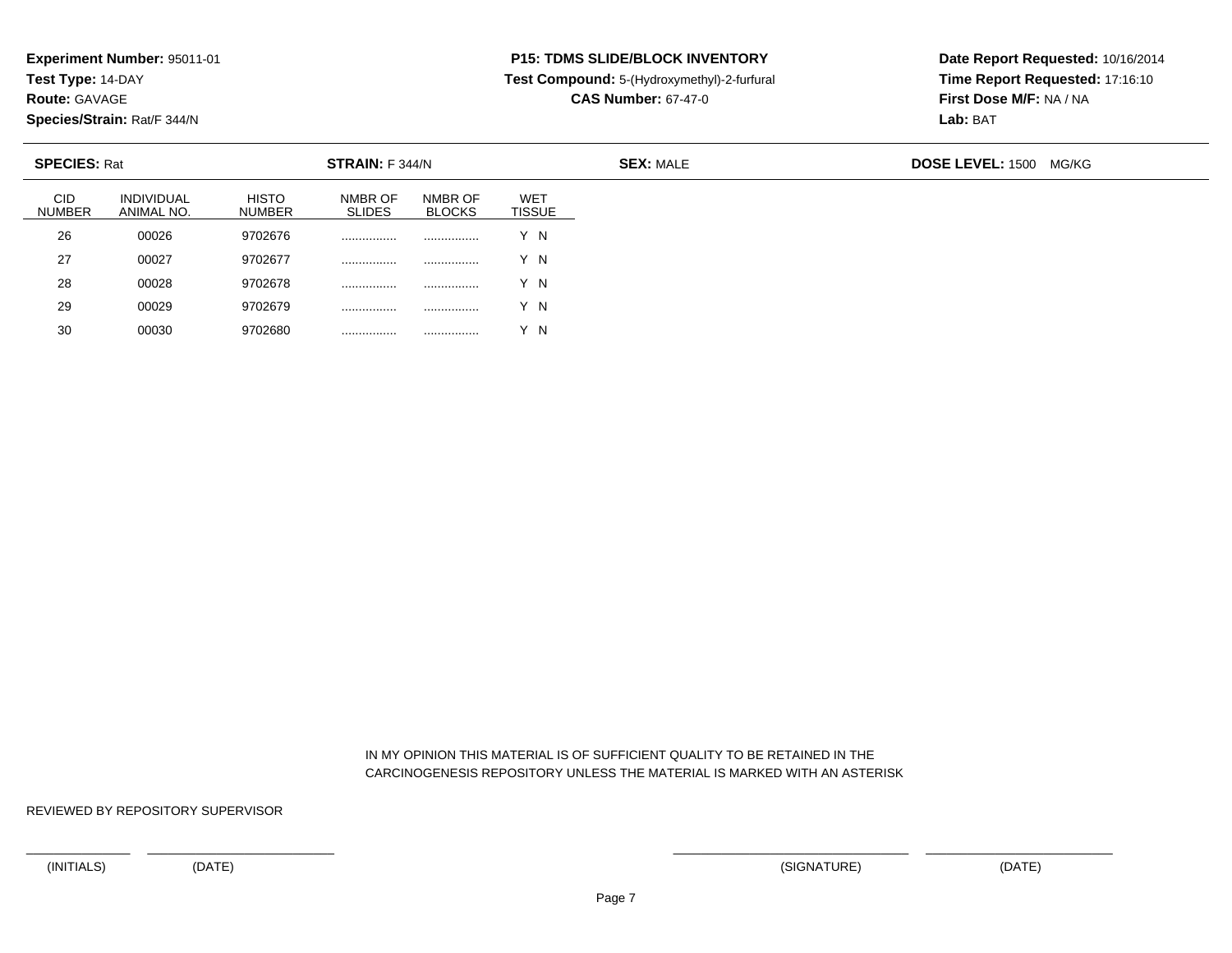**Test Type:** 14-DAY

**Route:** GAVAGE

35

**Species/Strain:** Rat/F 344/N

## **P15: TDMS SLIDE/BLOCK INVENTORY**

**Test Compound:** 5-(Hydroxymethyl)-2-furfural

**CAS Number:** 67-47-0

**Date Report Requested:** 10/16/2014**Time Report Requested:** 17:16:10**First Dose M/F:** NA / NA**Lab:** BAT

| <b>SPECIES: Rat</b>         |                                 |                               | STRAIN: F 344/N          |                          |                             |  |  |
|-----------------------------|---------------------------------|-------------------------------|--------------------------|--------------------------|-----------------------------|--|--|
| <b>CID</b><br><b>NUMBER</b> | <b>INDIVIDUAL</b><br>ANIMAL NO. | <b>HISTO</b><br><b>NUMBER</b> | NMBR OF<br><b>SLIDES</b> | NMBR OF<br><b>BLOCKS</b> | <b>WET</b><br><b>TISSUE</b> |  |  |
| 31                          | 00031                           | 9702681                       |                          | .                        | Y N                         |  |  |
| 32                          | 00032                           | 9702682                       | .                        |                          | Y N                         |  |  |
| 33                          | 00033                           | 9702683                       |                          | .                        | Y N                         |  |  |
| 34                          | 00034                           | 9702684                       |                          | .                        | 'N                          |  |  |

 IN MY OPINION THIS MATERIAL IS OF SUFFICIENT QUALITY TO BE RETAINED IN THECARCINOGENESIS REPOSITORY UNLESS THE MATERIAL IS MARKED WITH AN ASTERISK

REVIEWED BY REPOSITORY SUPERVISOR

<sup>00035</sup> <sup>9702685</sup> ................ ................ Y N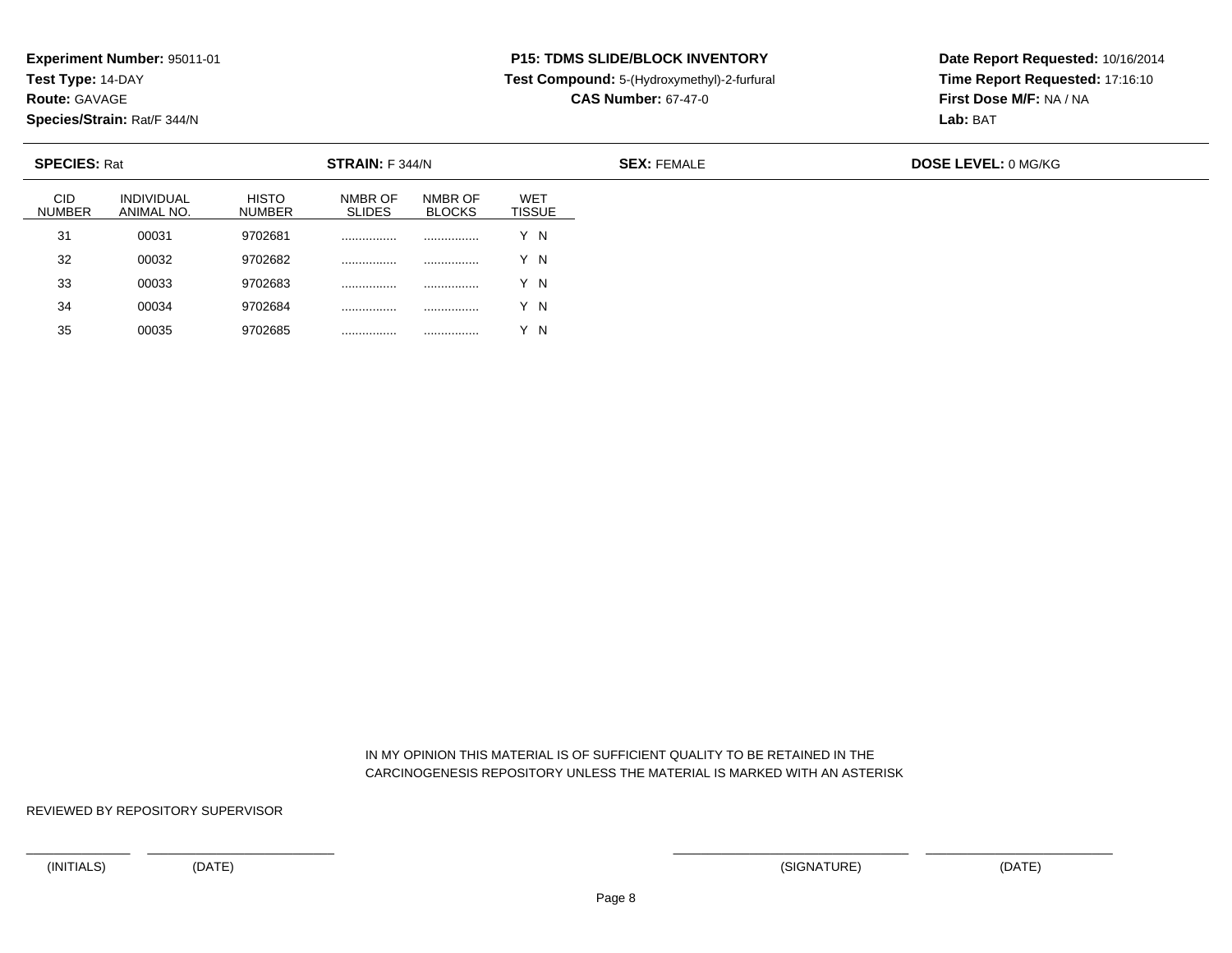**Test Type:** 14-DAY

**Route:** GAVAGE

**Species/Strain:** Rat/F 344/N

# **P15: TDMS SLIDE/BLOCK INVENTORY**

**Test Compound:** 5-(Hydroxymethyl)-2-furfural

**CAS Number:** 67-47-0

**Date Report Requested:** 10/16/2014**Time Report Requested:** 17:16:10**First Dose M/F:** NA / NA**Lab:** BAT

| <b>SPECIES: Rat</b>         |                                 |                        | STRAIN: F 344/N          |                          |                             | <b>SEX: FEMALE</b> | <b>DOSE LEVEL: 94 MG/KG</b> |
|-----------------------------|---------------------------------|------------------------|--------------------------|--------------------------|-----------------------------|--------------------|-----------------------------|
| <b>CID</b><br><b>NUMBER</b> | <b>INDIVIDUAL</b><br>ANIMAL NO. | <b>HISTO</b><br>NUMBER | NMBR OF<br><b>SLIDES</b> | NMBR OF<br><b>BLOCKS</b> | <b>WET</b><br><b>TISSUE</b> |                    |                             |
| 36                          | 00036                           | 9702686                |                          | .                        | Y N                         |                    |                             |
| 37                          | 00037                           | 9708687                |                          |                          | v<br>$^{\prime}$ N          |                    |                             |
| 38                          | 00038                           | 9702688                |                          |                          | ΄N                          |                    |                             |
| 39                          | 00039                           | 9702689                | .                        | .                        | Y N                         |                    |                             |
| 40                          | 00040                           | 9702690                | .                        | .                        | - N                         |                    |                             |

 IN MY OPINION THIS MATERIAL IS OF SUFFICIENT QUALITY TO BE RETAINED IN THECARCINOGENESIS REPOSITORY UNLESS THE MATERIAL IS MARKED WITH AN ASTERISK

REVIEWED BY REPOSITORY SUPERVISOR

<sup>00040</sup> <sup>9702690</sup> ................ ................ Y N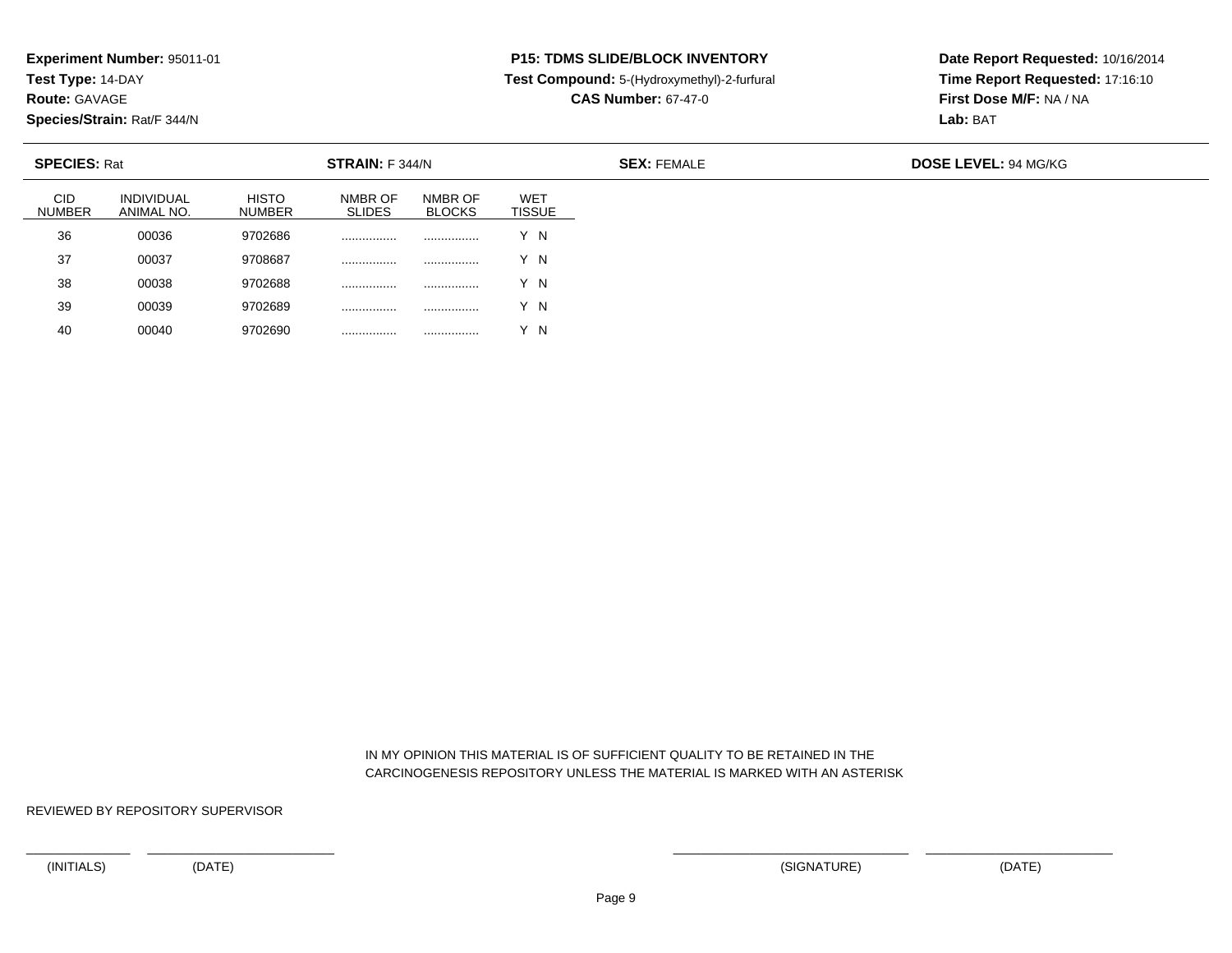**Test Type:** 14-DAY

**Route:** GAVAGE

45

**Species/Strain:** Rat/F 344/N

# **P15: TDMS SLIDE/BLOCK INVENTORY**

**Test Compound:** 5-(Hydroxymethyl)-2-furfural

**CAS Number:** 67-47-0

**Date Report Requested:** 10/16/2014**Time Report Requested:** 17:16:10**First Dose M/F:** NA / NA**Lab:** BAT

| <b>SPECIES: Rat</b><br>STRAIN: F 344/N |                                 |                               |                          |                          |                             |
|----------------------------------------|---------------------------------|-------------------------------|--------------------------|--------------------------|-----------------------------|
| <b>CID</b><br><b>NUMBER</b>            | <b>INDIVIDUAL</b><br>ANIMAL NO. | <b>HISTO</b><br><b>NUMBER</b> | NMBR OF<br><b>SLIDES</b> | NMBR OF<br><b>BLOCKS</b> | <b>WET</b><br><b>TISSUE</b> |
| 41                                     | 00041                           | 9702691                       |                          |                          | Y N                         |
| 42                                     | 00042                           | 9702692                       |                          |                          | Y N                         |
| 43                                     | 00043                           | 9702693                       |                          |                          | Y N                         |
| 44                                     | 00044                           | 9702694                       |                          |                          | N                           |

 IN MY OPINION THIS MATERIAL IS OF SUFFICIENT QUALITY TO BE RETAINED IN THECARCINOGENESIS REPOSITORY UNLESS THE MATERIAL IS MARKED WITH AN ASTERISK

REVIEWED BY REPOSITORY SUPERVISOR

<sup>00045</sup> <sup>9702695</sup> ................ ................ Y N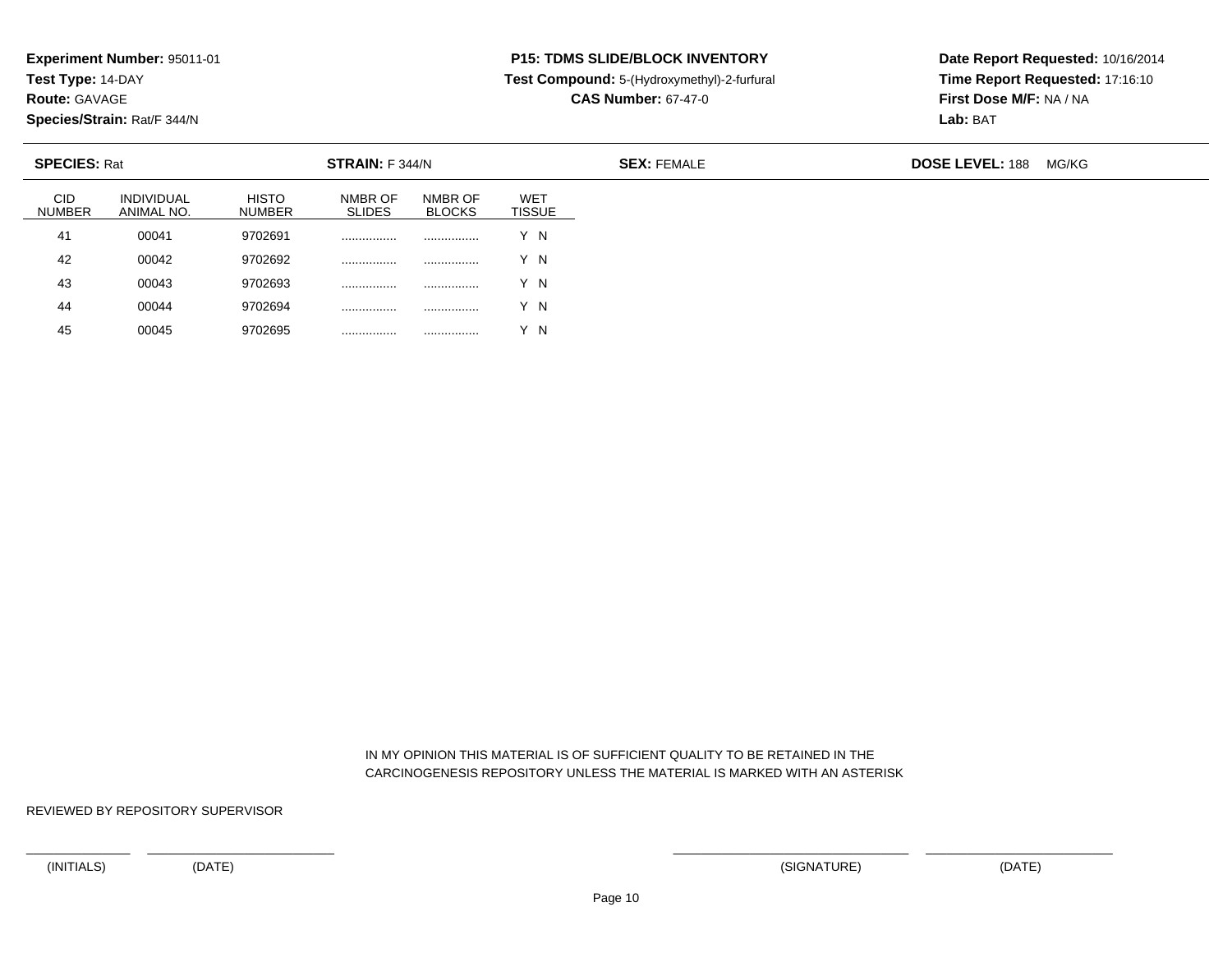**Test Type:** 14-DAY

**Route:** GAVAGE

50

**Species/Strain:** Rat/F 344/N

# **P15: TDMS SLIDE/BLOCK INVENTORY**

**Test Compound:** 5-(Hydroxymethyl)-2-furfural

**CAS Number:** 67-47-0

**Date Report Requested:** 10/16/2014**Time Report Requested:** 17:16:10**First Dose M/F:** NA / NA**Lab:** BAT

| <b>SPECIES: Rat</b>         |                                 |                               | STRAIN: F 344/N          |                          |                      | <b>SEX: FEMALE</b> | <b>DOSE LEVEL: 375</b> | MG/KG |
|-----------------------------|---------------------------------|-------------------------------|--------------------------|--------------------------|----------------------|--------------------|------------------------|-------|
| <b>CID</b><br><b>NUMBER</b> | <b>INDIVIDUAL</b><br>ANIMAL NO. | <b>HISTO</b><br><b>NUMBER</b> | NMBR OF<br><b>SLIDES</b> | NMBR OF<br><b>BLOCKS</b> | WET<br><b>TISSUE</b> |                    |                        |       |
| 46                          | 00046                           | 9702696                       |                          | .                        | Y N                  |                    |                        |       |
| 47                          | 00047                           | 9702697                       |                          |                          | Y N                  |                    |                        |       |
| 48                          | 00048                           | 9702698                       |                          |                          | Y N                  |                    |                        |       |
| 49                          | 00049                           | 9702699                       | .                        | .                        | Y N                  |                    |                        |       |

 IN MY OPINION THIS MATERIAL IS OF SUFFICIENT QUALITY TO BE RETAINED IN THECARCINOGENESIS REPOSITORY UNLESS THE MATERIAL IS MARKED WITH AN ASTERISK

REVIEWED BY REPOSITORY SUPERVISOR

<sup>00050</sup> <sup>9702700</sup> ................ ................ Y N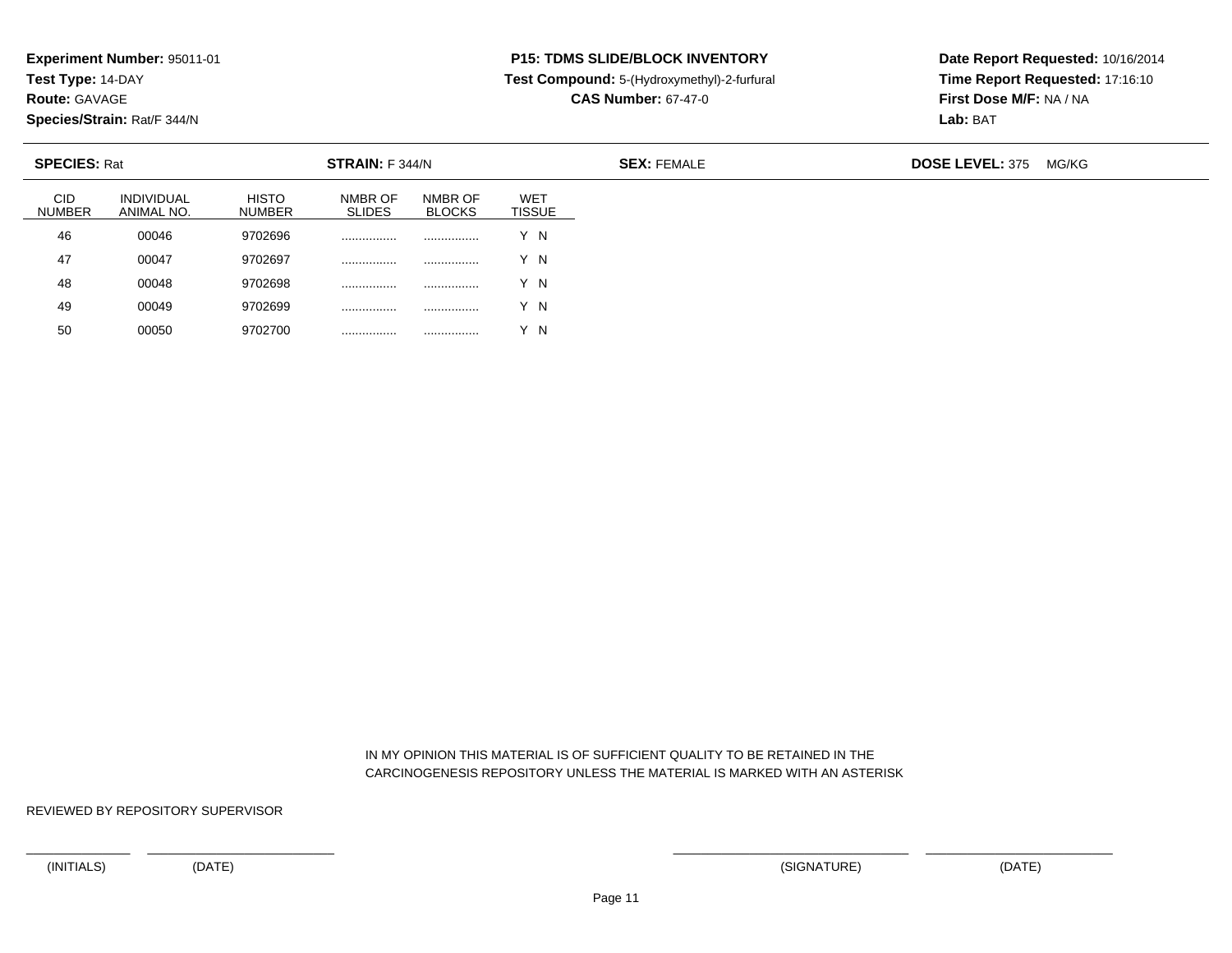**Test Type:** 14-DAY

**Route:** GAVAGE

55

**Species/Strain:** Rat/F 344/N

<sup>00055</sup> <sup>9702705</sup> ................ ................ Y N

# **P15: TDMS SLIDE/BLOCK INVENTORY**

**Test Compound:** 5-(Hydroxymethyl)-2-furfural

**CAS Number:** 67-47-0

**Date Report Requested:** 10/16/2014**Time Report Requested:** 17:16:10**First Dose M/F:** NA / NA**Lab:** BAT

| <b>SPECIES: Rat</b><br>STRAIN: F 344/N |                                 |                               |                          |                          |                             | <b>SEX: FEMALE</b> | <b>DOSE LEVEL: 750</b> |
|----------------------------------------|---------------------------------|-------------------------------|--------------------------|--------------------------|-----------------------------|--------------------|------------------------|
| <b>CID</b><br><b>NUMBER</b>            | <b>INDIVIDUAL</b><br>ANIMAL NO. | <b>HISTO</b><br><b>NUMBER</b> | NMBR OF<br><b>SLIDES</b> | NMBR OF<br><b>BLOCKS</b> | <b>WET</b><br><b>TISSUE</b> |                    |                        |
| 51                                     | 00051                           | 9702701                       | .                        |                          | Y N                         |                    |                        |
| 52                                     | 00052                           | 9702702                       | .                        |                          | Y N                         |                    |                        |
| 53                                     | 00053                           | 9702703                       | .                        |                          | Y N                         |                    |                        |
| 54                                     | 00054                           | 9702704                       | .                        |                          | Y N                         |                    |                        |

 IN MY OPINION THIS MATERIAL IS OF SUFFICIENT QUALITY TO BE RETAINED IN THECARCINOGENESIS REPOSITORY UNLESS THE MATERIAL IS MARKED WITH AN ASTERISK

REVIEWED BY REPOSITORY SUPERVISOR